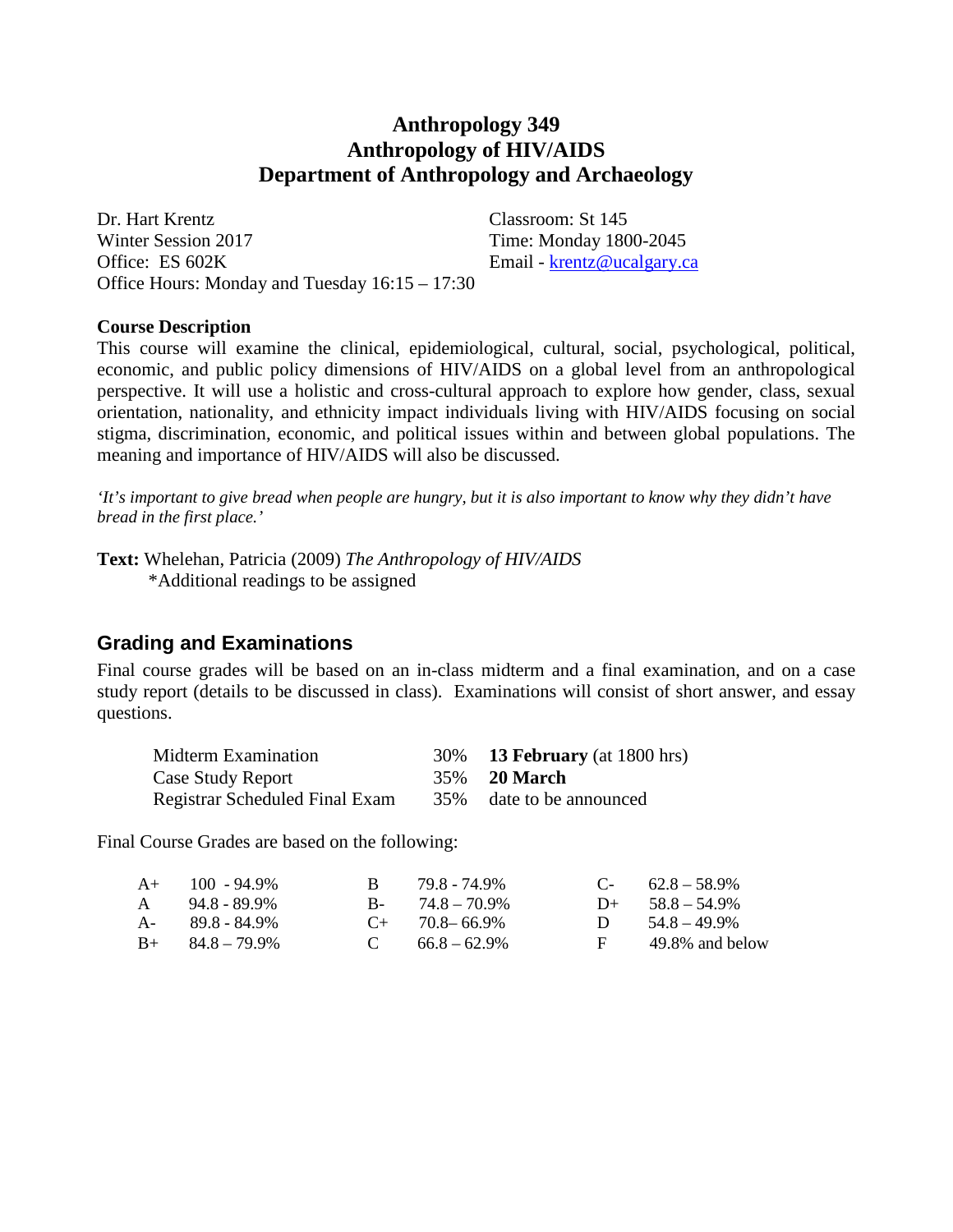# **Topics/Readings (subject to some change)**:

| 09 Jan   | Course Overview and Introduction<br>The Anthropological Perspective as it applies to HIV/AIDS.<br>Why study HIV/AIDS? |
|----------|-----------------------------------------------------------------------------------------------------------------------|
| 16 Jan   | 'AIDS 101' -The Biology and Virology of HIV/AIDS                                                                      |
| 23 Jan   | The Origins and Evolution of the HIV/AIDS Pandemic<br><b>HIV</b> and Testing                                          |
| 30 Jan   | The Social Epidemiology of HIV/AIDS                                                                                   |
| 06 Feb   | Socio-psychological dimensions of HIV/AIDS:<br>The Personal Impact of HIV/AIDS                                        |
|          | Social health inequalities during the course of chronic HIV disease                                                   |
| 13 Feb   | <b>Midterm Exam</b><br>AIDS and Sexuality: Same Sex Relationships (MSM)                                               |
| 22 Feb   | <b>Reading Break – No class</b>                                                                                       |
| 27 Feb   | Heterosexual Relationships (MSW/WSM)                                                                                  |
| 06 March | Women and HIV/AIDS;<br>Commercial sex and HIV/AIDS (FSW/MSW/MSM)                                                      |
| 13 March | HIV/AIDS and children/youth<br>HIV/AIDS and Drug Use                                                                  |
| 20 March | <b>HIV Causality and Denialism</b><br>HIV and Stigma<br><b>Case Study Report Due</b>                                  |
| 27 March | <b>Special Issues in HIV/AIDS</b><br>HIV/AIDS Emergent Issues (to be determined)<br>HIV as a Syndemic Disease         |
| 03 April | HIV and Public Policy/Legal Issues                                                                                    |
| 10 April | Current and Future Status of HIV/AIDS<br>What can Anthropologists do?                                                 |

**Final Examination – during final exam period – Apr 15 to 26.**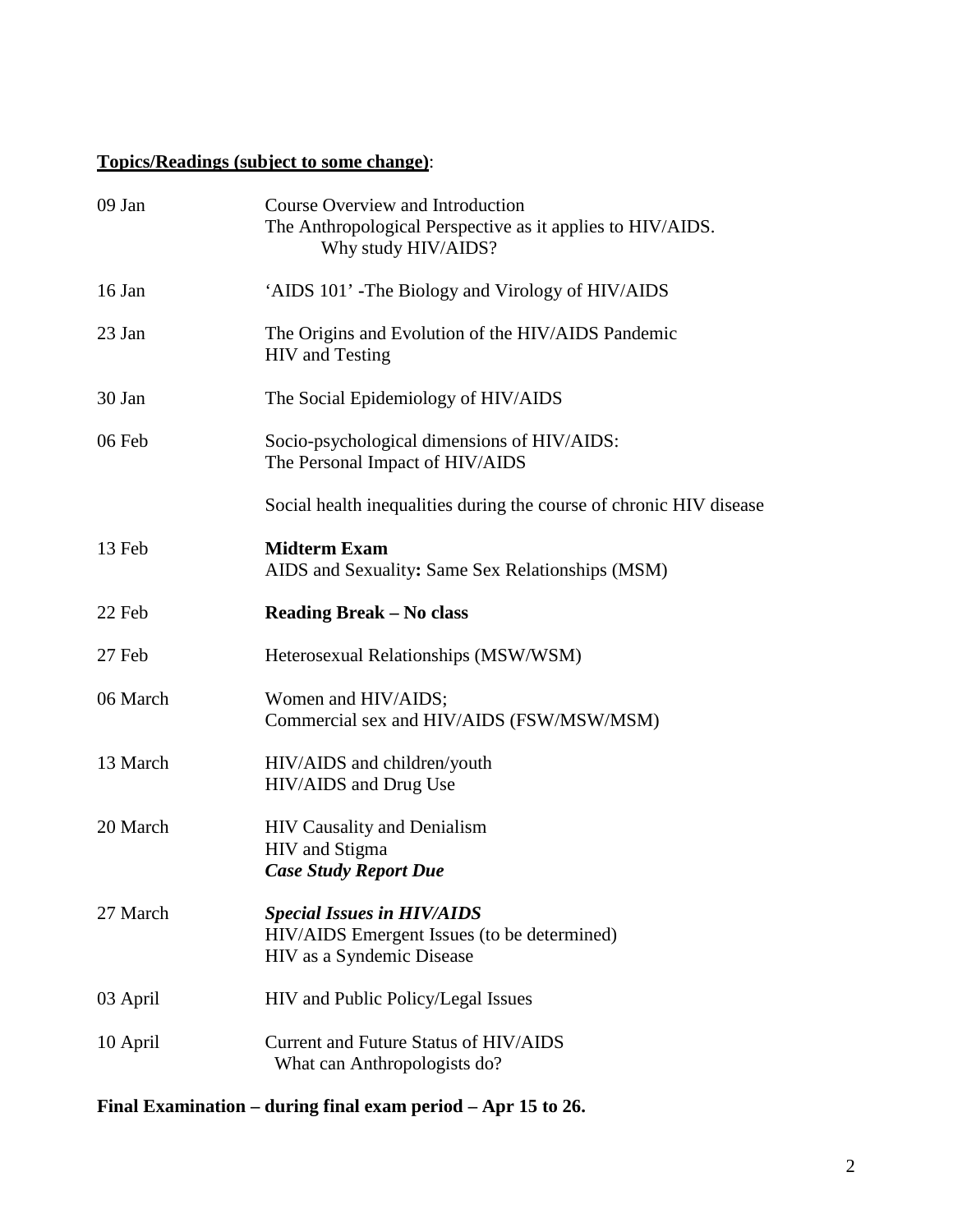# **ACADEMIC ACCOMMODATIONS**

#### <http://www.ucalgary.ca/access/accommodations/policy>

Students needing an Accommodation because of a Disability or medical condition should communicate this need to Student Accessibility Services in accordance with the Procedure for Accommodations for Students with Disabilities

Students needing an Accommodation based on a Protected Ground other than Disability, should communicate this need, preferably in writing, to "(Instructor) (Associate Dean) (Department Head) (other designated person)"

## **ACADEMIC INTEGRITY**

Academic integrity is essential to the pursuit of learning and scholarship in a university, and to ensuring that a degree from the University of Calgary is a strong signal of each student's individual academic achievements. As a result, the University treats cases of cheating and plagiarism very seriously. For detailed information on what constitutes academic misconduct, please refer to the following link:<http://www.ucalgary.ca/pubs/calendar/current/k-2-1.html>

All suspected cases of academic dishonesty will be investigated following procedures outlined in the University Calendar. If you have questions or concerns about what constitutes appropriate academic behavior or appropriate research and citation methods, you are expected to seek out additional information on academic integrity from your instructor or from other institutional resources.

### **TEACHING EVALUATIONS / USRIS (Universal Student Ratings of Instruction)**

At the University of Calgary, feedback provided by students through the Universal Student Ratings of Instruction (USRI) survey provides valuable information to help with evaluating instruction, enhancing learning and teaching, and selecting courses. **Your responses make a difference, please participate!** Website: http://www.ucalgary.ca/usri/

**Writing Across the Curriculum:** Writing skills are not exclusive to English courses and, in fact, should cross all disciplines. The University supports the belief that throughout their University careers, students should be taught how to write well so that when they graduate their writing abilities will be far above the minimal standards required at entrance. Consistent with this belief, students are expected to do a substantial amount of writing in their University courses and, where appropriate, instructors can and may use writing and the grading thereof as a factor in the evaluation of student work. The services provided by the Writing Centre in the Effective Writing Office can be utilized by all undergraduate and graduate students who feel they require further assistance.

**Emergency Evacuation Assembly Points**: In the event of an emergency that requires evacuation, please refer to the following link to become familiar with the assembly points for the class: <http://www.ucalgary.ca/emergencyplan/assemblypoints>

#### **Freedom of Information and Protection of Privacy Act: Freedom of Information and Protection of Privacy Act**

The University of Calgary is committed to protecting the privacy of individuals who work and study at the University or who otherwise interact with the University in accordance with the standards set out in the Freedom of Information and Protection of Privacy Act. Please refer to the following link for detailed information: <http://www.ucalgary.ca/legalservices/foip>